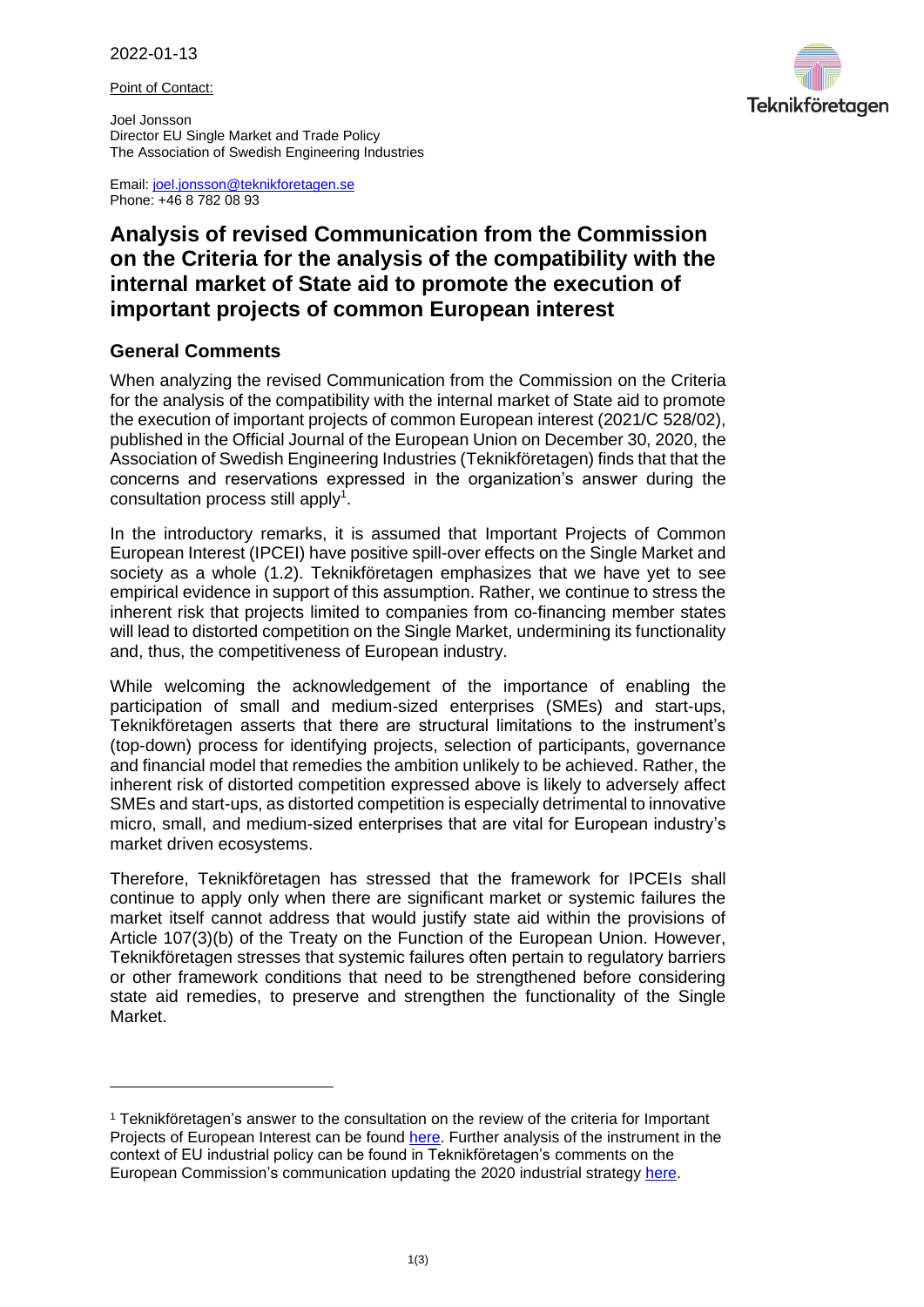## **Detailed comments**

In the comments submitted during the consultation process, Teknikföretagen stressed the need for non-ambiguous criteria for the analysis of the compatibility with the internal market of State aid to promote the execution of important projects of common European interest, to secure a transparent and inclusive process that safeguards competition on the Single Market. This has not been achieved, as several suggestions for clarifications and more stringent language have been neglected. In Teknikföretagen's comments, please see §17, §20, §42 (deleted in final text), §43, §45, §48 and §49<sup>2</sup>.

Teknikföretagen welcomes the increased requirement of participating member states (§16), while stressing that participation is still limited to member states' will and ability to finance the projects leading to competitive disadvantages for companies from member states with smaller national budget allocations for IPCEIparticipation. This is an inherent structural issue that effectively undermines the general cumulative criteria that all member states must be given a genuine opportunity to participate in an emerging project (§17). In order to ensure that this criterion is fulfilled, funding must be awarded through competitive calls open for all companies, regardless of originating member state, which would both safeguard competition on the Single Market and facilitate SME-participation. This should be combined with thorough industry consultation to identify areas for potential new projects, limiting political intervention in the European economy.

The concern for distorted competition is exacerbated by the general positive indicator that projects involving co-funding or co-financing from a Union fund in direct, indirect or shared management (§21(e)), as some member states have allocated significant funding for IPCEIs through the Recovery and Resilience Facility while others adhere to regular budget allocations.

Teknikföretagen notes that the introduction of the requirement for member states to provide evidence as to whether the project complies with the principle of do no significant harm within the meaning of Article 17 of Regulation (EU) 2020/852 or other comparable methodologies is not a relevant criterion from a competition law perspective.

Pertaining to specific criteria set out in 3.2.3, Teknikföretagen is concerned by the significant broadening of the overall criteria. In addition to the testing phase, bringing batch production to scale is now explicitly included in the criteria (§24). Additionally, infrastructure projects in the environmental, energy, transport, health or digital sectors, to the extent that they are not covered by §22 (research, development and innovation projects) and §23 (projects comprising of first industrial deployment) of importance for environmental, climate, energy (including security of energy supply), transport, health, industrial or digital strategies of the Union, or contributing significantly to the Single Market, including but not limited to those specific sectors, can be supported until becoming fully operational following construction.

<sup>2</sup> Please note that these paragraph numbers refer to the proposal for revised criteria and may not correspond with the final communication published by the Commission.